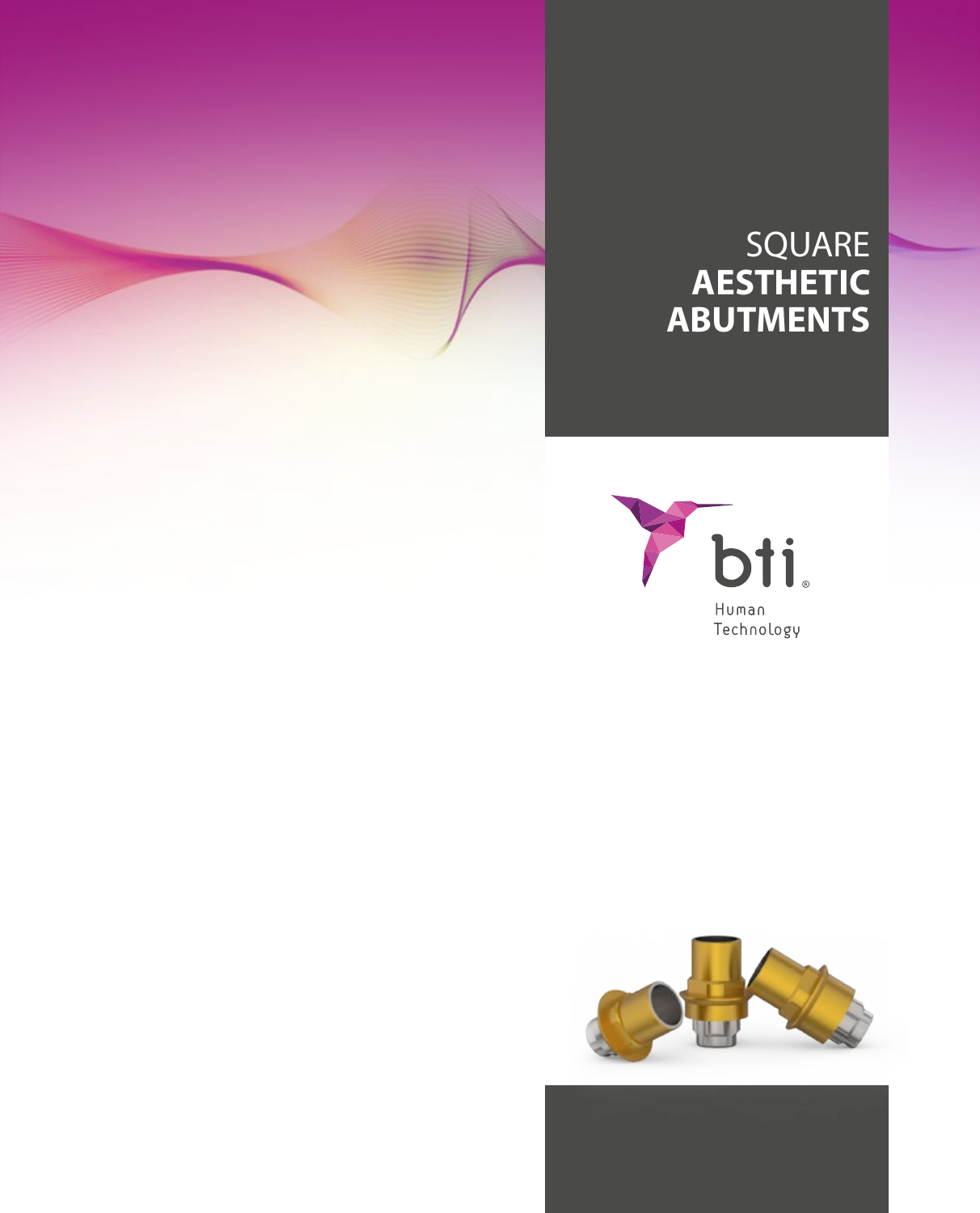### SQUARE **AESTHETIC ABUTMENTS**

# **EXCELLENT AESTHETICS**  AND GREAT VERSATILITY

**New range of square abutments for direct to implant prostheses,** with a BIO Profile for long-term maintenance of the gingival tissue.



Highly versatile, they can be used with or without a casting sleeve, for the manufacture of conventional prostheses and for CAD/CAM system.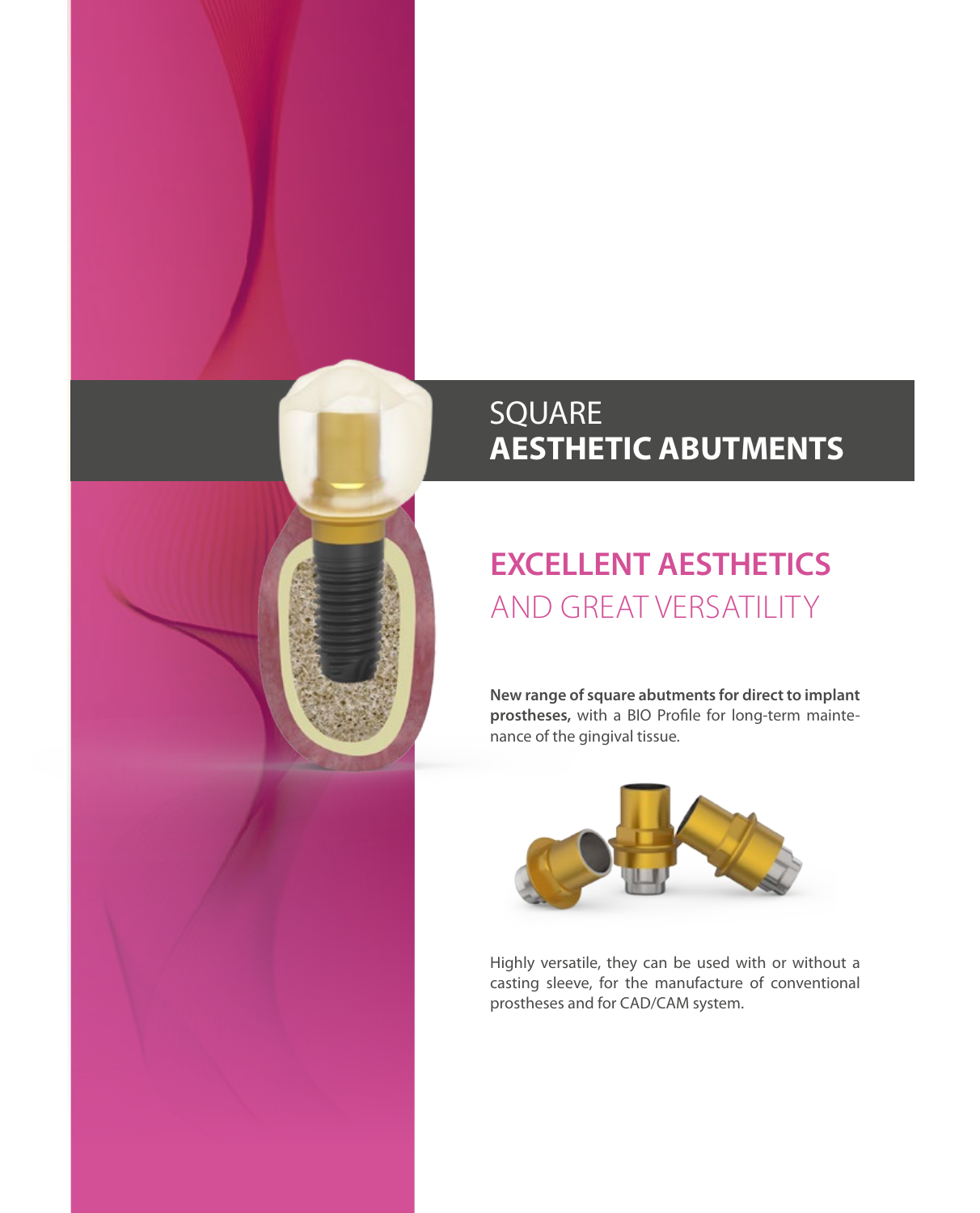# **FOR USE WITH ANY LABORATORY TECHNIQUE**

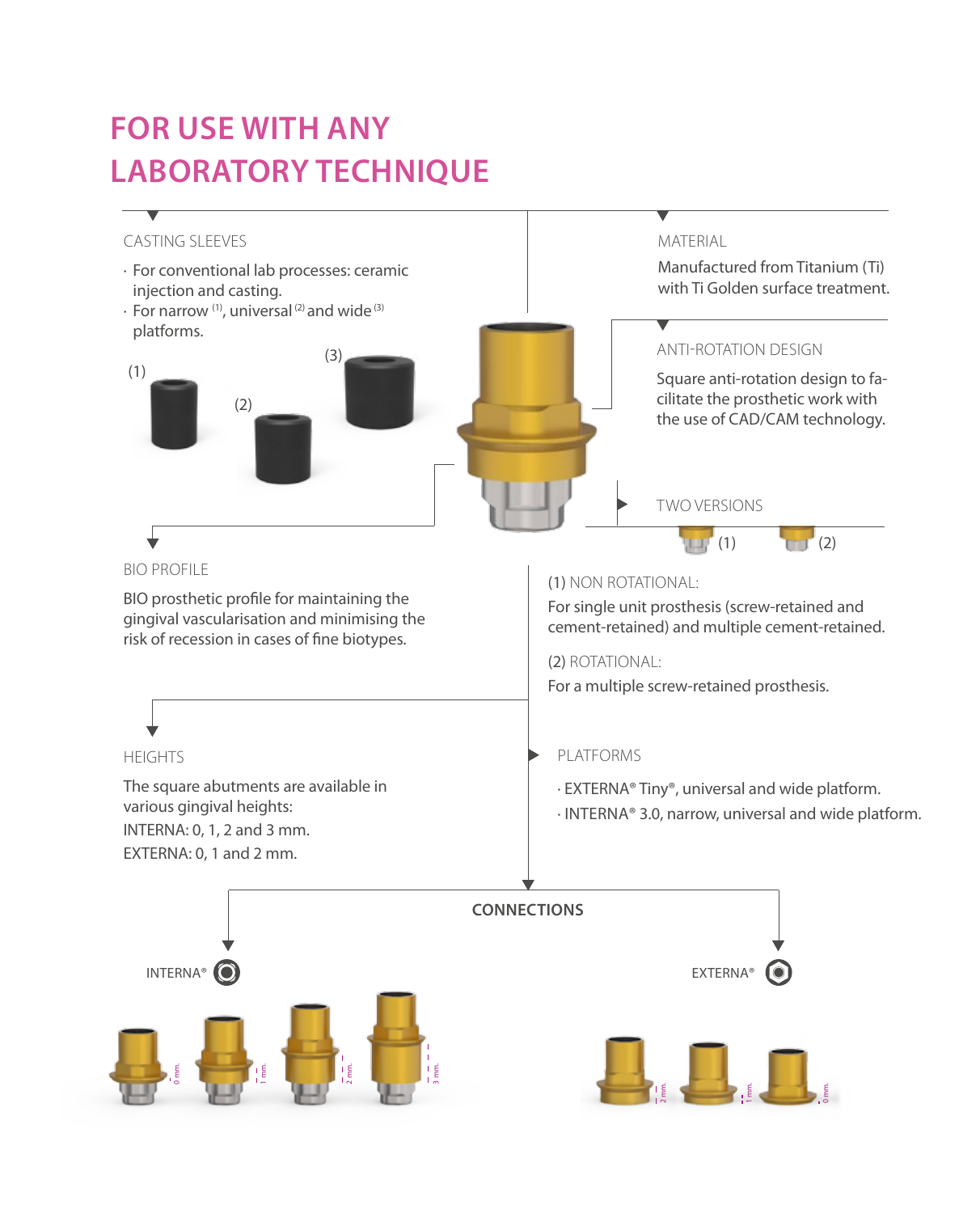## DIRECTIONS FOR USE

### **WITHOUT CASTING SLEEVE**

For prostheses made in CAD/CAM system. They are used as machined bases, on which Zr, e-max, Ti, Cr-Co, resin crowns/bridges are shaped.



### **WITH CASTING SLEEVE**

For the manufacture of conventional screw-retained (1) and cemented<sup>(2)</sup> prostheses (manufacture of the abutment).

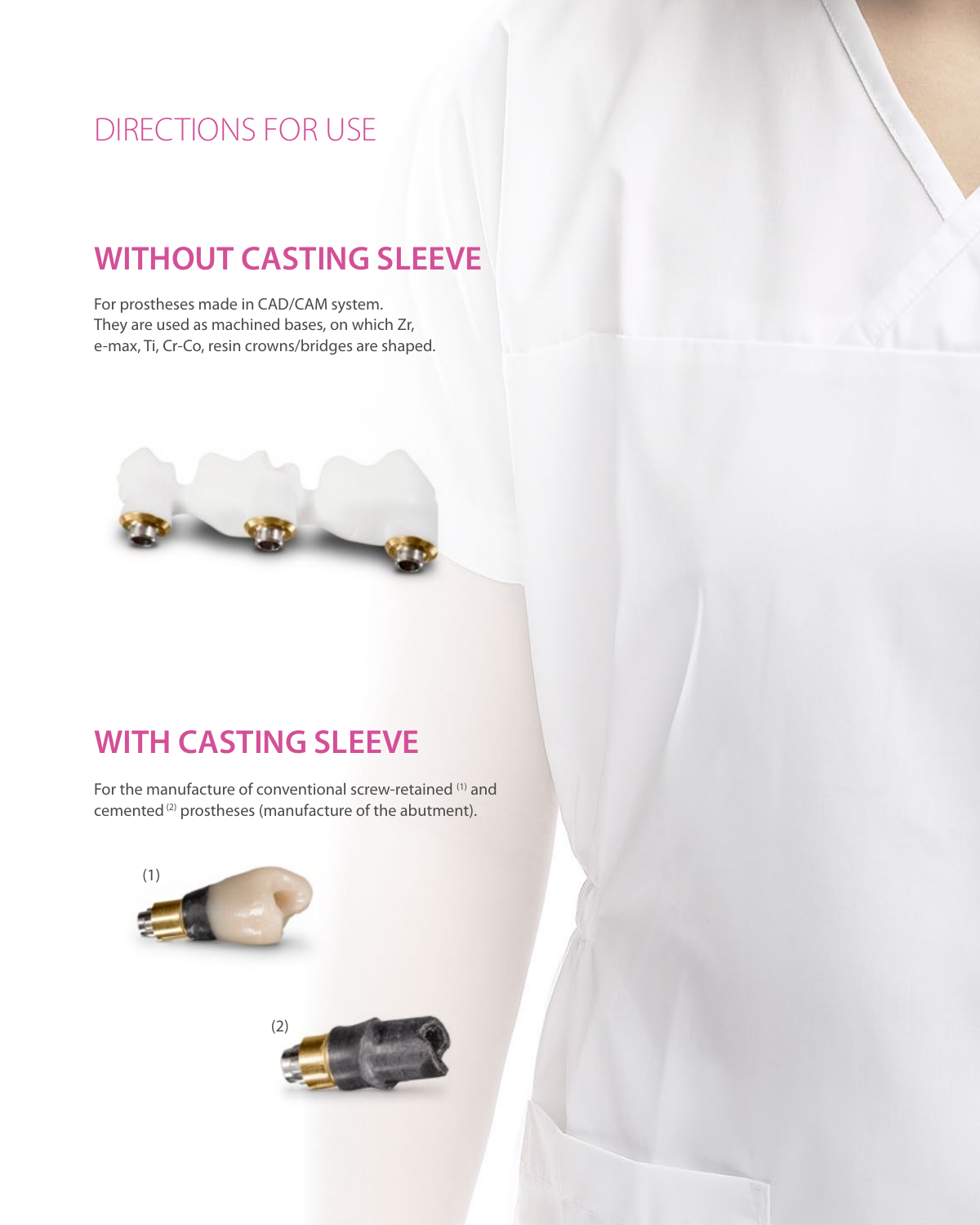

### **COMPETITIVE ADVANTAGES**

1. SINGLE AND MULTIPLE DIRECT TO IMPLANT PROSTHESIS: SCREW-RETAINED OR CEMENTED 2. IMMEDIATE LOADING OF SINGLE IMPLANTS IN AESTHETIC AREA





# BIO EMERGENCE PROFILE: THE LONG-TERM MAINTENANCE OF THE GINGIVAL TISSUE

- Enables you to create a **BIO emergence profile** suitable for the needs of each patient.
- **Simplifies the manufacture of abutments** in terms of time and experience.
- **Hermetic implant-prosthesis seal.**
- **The height versatility** allows you to select the abutment according to the gingival biotype.